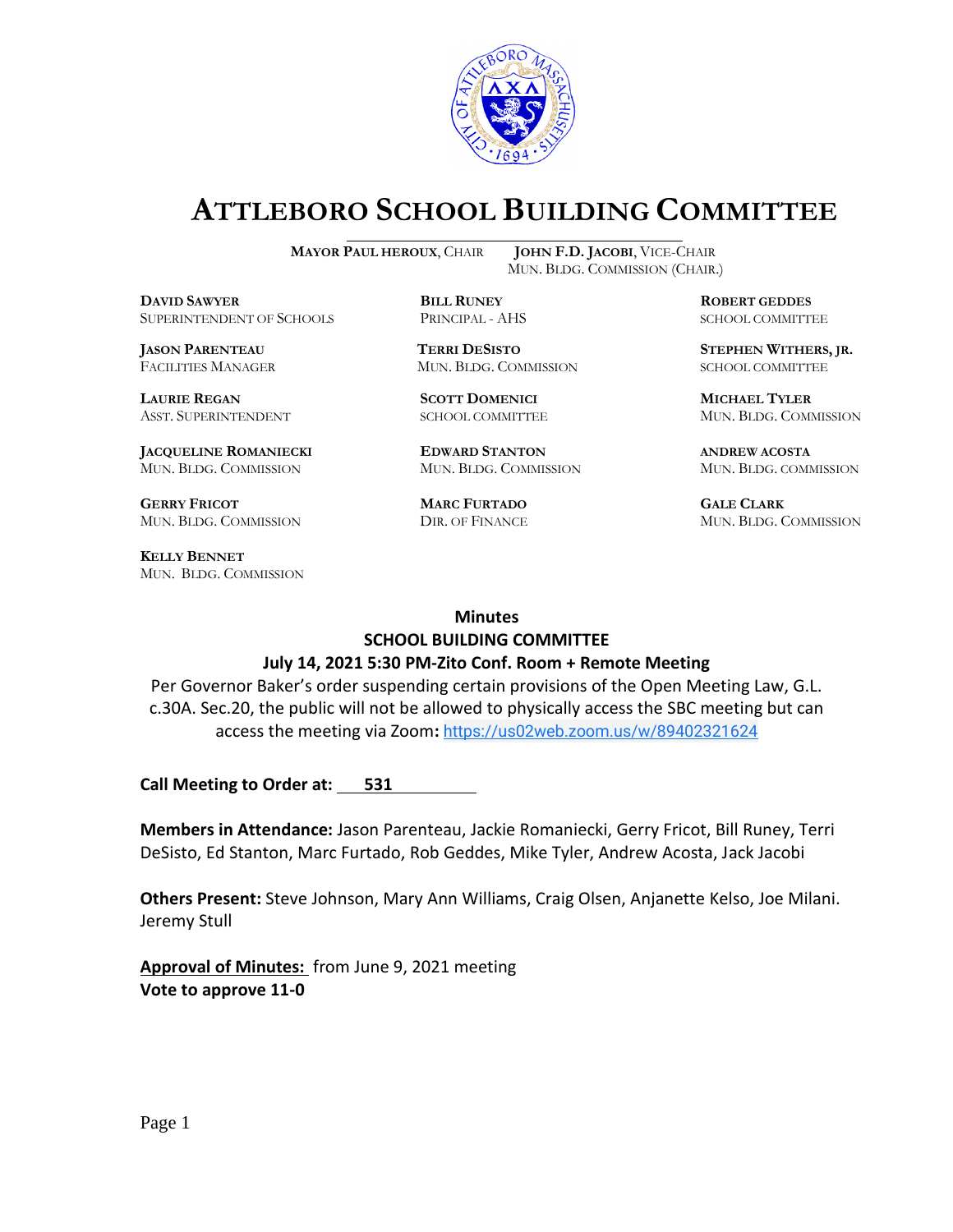# **Bills & Payments:**

Vote to approve 11-0

| Vendor        | Invoice #             | <b>Invoice Date</b> | <b>Amount</b>  |
|---------------|-----------------------|---------------------|----------------|
| Skanska       | 1316825-0000-14485-58 | 7/2/2021            | \$95,710.00    |
| Kaestle Boos  | 16027.00-53           | 6/30/2021           | \$110,020.00   |
| Consigli      | <b>Application 26</b> | 6/30/2021           | \$7,864,461.60 |
| Intertek      | 325644                | 6/29/20251          | \$1,850.00     |
| <b>Briggs</b> | 0218701               | 5/29/2021           | \$12,843.00    |
| <b>Briggs</b> | 0218933               | 6/26/2021           | \$10,633.50    |
| STV/DPM       | 90021126              | 6/10/2021           | \$344.25       |
|               |                       |                     |                |
| <b>Total</b>  |                       |                     | \$8,095,962.35 |

# **Attleboro High School-project update:**

- Construction Update
	- $\circ$  Added and installed more roof equip on south end of building. Continue to make progress on all of the block along the exterior and along the gym. Rain hasn't helped but still making good progress inside. Continued progress with metal panels. Working on the most difficult metal panel install location in terms of access right now.
	- $\circ$  Continue the glazing of curtainwall on front elevation. East elevation has more brick getting the west elevation ready for bricks. Working on RWD to get ready for curbing and sidewalks. Mostly concrete sidewalks, some asphalt. Continuing to make progress on entry. Light pole bases will start to appear soon.
	- $\circ$  4<sup>th</sup> floor corridor, tile is roughly half complete. 3<sup>rd</sup> floor future bathroom tilework mostly complete.  $2^{nd}$  floor – construction staging is in auditorium for elevated work to happen. Poured out all of the slab on grade in the cafeteria.  $1<sup>st</sup>$  floor marketplace is framed out and work continues. Kitchen is underway and a lot of mechanical progress will be evident in the coming months. A lot of interior block work continuing, including in automotive.
	- o Goal is to be completely enclosed by November. Overall, on schedule. The rain hasn't helped but were a little bit ahead in some areas. Weather in next few weeks may necessitate some Saturday work with some trades to stay on schedule.
		- Q: concern with curbing around green drive. Does this commission need to approve/disapprove resident request for work?
			- Resident is in the audience
			- There is a small retaining wall and plantings in the sidewalk, most likely in the city's right of way. Park superintendent investigating. City looks to have the right to do the work, but wants to work with the resident. The original line of sight when neighborhood was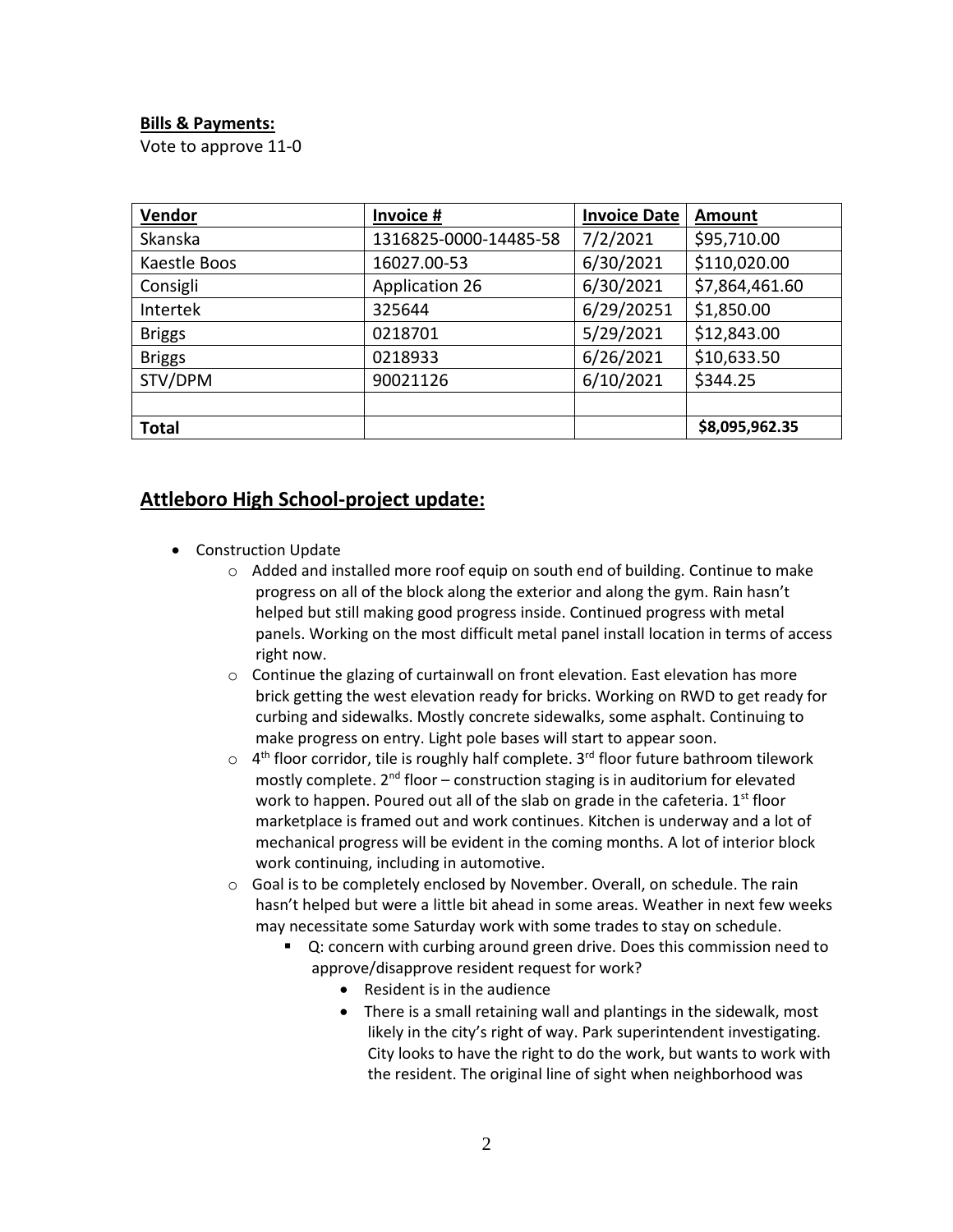first approved has since been overgrown. City will make sure there is a proper sidewalk and to improve the sightlines.

- Consigili nothing to vote on to approve at this time, but will work with KBA for a solution.
- MT DPW's main goal is to make any project a positive experience for everyone. Would want to line the back with granite to protect from snow removal and hold earth back behind it; move the plantings back out of the city's right of way to improve sightlines.
- KBA shared street layout plans and photos of intersection.
- City will make every effort to be sensitive to homeowners, but there is a city ordinance that prevents sightline obstruction even on private property. The win-win solution improves the sidewalks, improves the sightlines, calm traffic with speed tables.
- Q GF who will do the replanting?
	- o MT DPW can do the work
- Q AA has anyone from the city spoken to these homeowners?
	- o MT I have to one. People know there is a sightline issue and realigning the roadway is not reasonable. Moving it back three feet and maintaining it will solve the issue.
- Review of CR Log
	- o Requests not ready for approval, still being vetted
	- o Savings on some coat hooks and carpentry items (credit around \$4k)
	- $\circ$  Additional HHS framing south elevation at end of cafeteria had to be extended (\$16k)
	- $\circ$  Wire mesh railing revisions 3<sup>rd</sup> fl to 4<sup>th</sup> fl stairs. Some safety concern with joints in mesh (\$95k)
	- o Soffit revisions at main entrance (\$12k)
	- $\circ$  Misc metal changes some low wall supports not tagged in drawings and thus not owned by sub (\$8k)
	- $\circ$  Plumbing J and K some eye washes, some missing drains, associated piping (\$28k)
- Contingency items under review
	- $\circ$  GCT 026 cafeteria material grills. Didn't come standard with the cases, they didn't. \$7,500
	- $\circ$  GCT030- MEP coord. At band reworking the piping. 2<sup>nd</sup> fl worked out, but didn't on first. \$17,000
	- o Still vetting out both
- Review of Allowance Log
	- o Probably won't spend all of it, but will know more as we go along
	- o On time. On budget.
- Approval of Change Order #10
	- GCR025 PR042 Outdoor Classroom \$18,910.82

-Design hasn't changed much since last presented, just some value engineering and finding some uses from elsewhere in the project. There are no utility connections planned for the space, but there can be.

-MT – can't see the educational benefit of this.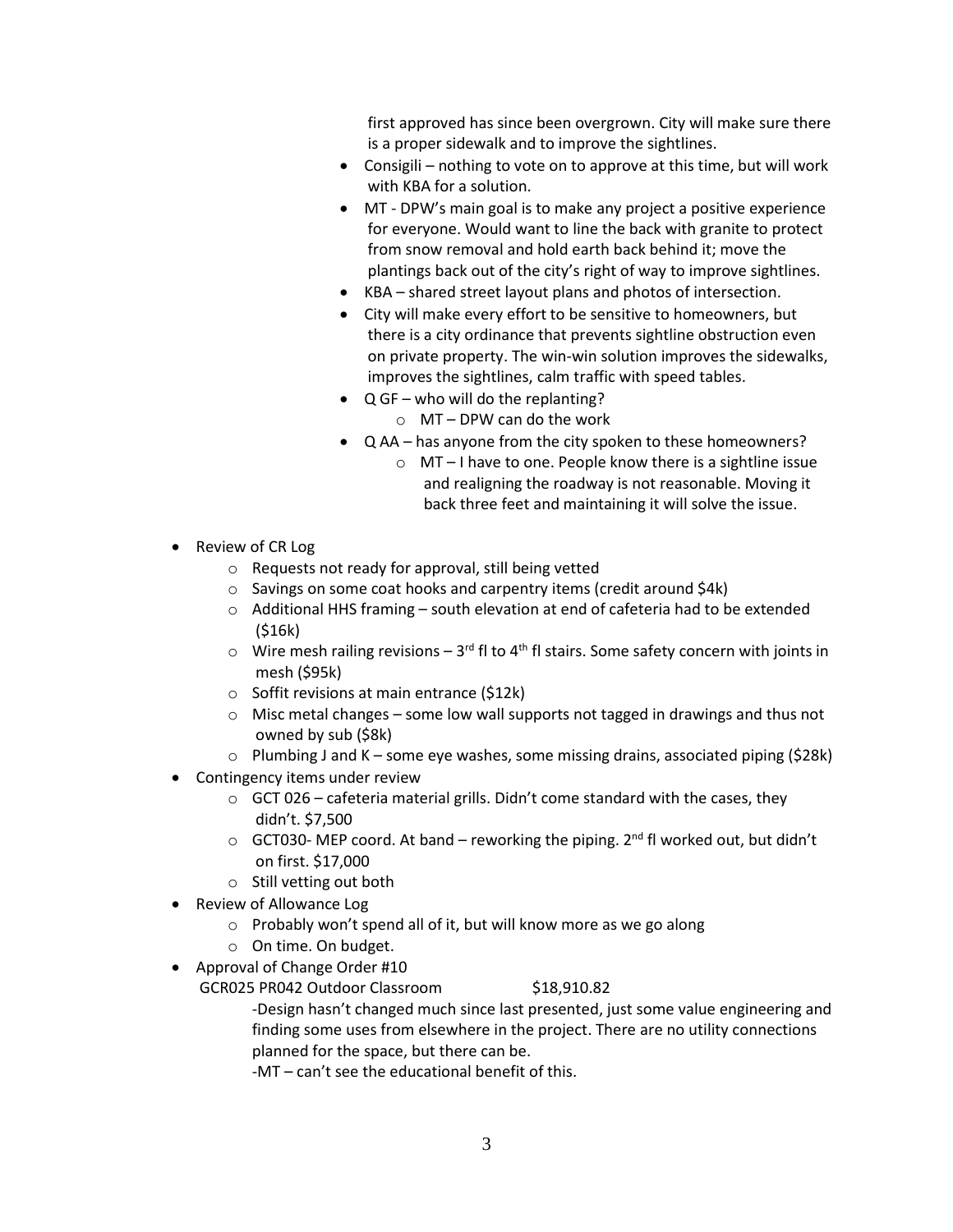-BR – this is a nice to have not a need to have. But. Sitting in the same classroom for 180 days can wear on you. This would be something that a lot of our teachers would want to take advantage of periodically. Would be beneficial for Advisory classes.

-CO – these are common-place in modern school design, tying into design of the building to be able to see outside even from inside. Biophilic advantages in socialemotional learning.

-JM – most of the cost is due to the pavers, everything else is being reused from other parts of the project that would otherwise be given as a credit. Very little added cost. All hardscape so no real maintenance issues.

| GCR030 CCD 014 R044 R2 Duct Smoke Revs.         | \$68,700.29   |
|-------------------------------------------------|---------------|
| GCR076 PR068 Sidewalk Revs @ RWD                | \$45,422.54   |
| GCR081 PR072 Wireless Access Point Revs.        | (544, 407.18) |
| <b>GCR084 Mowing Credit for Drummond Fields</b> | (57, 224.36)  |
| GCR091 RFI 563 Service Yard Revs.               | \$8,753.68    |
| Total CO#10:                                    | \$91,175.79   |

#### **VOTE to Approve 11-0**

- Approval of GCTs:
	- o Contingency transfers, do not increase GMP
	- $\circ$  GCT017 Relieving Angle at Loading Dock  $\sharp$ 4,709.00
	- $\circ$  GCT024 Roof Sequencing @ Walls  $$5,850.25$
	- o GCT025 Auditorium Stage Subfloor Insulation \$2,716.00
	- $\circ$  GCT027 SPF @ Supplemental Steel \$11,573.90
	- $\circ$  GCT028 Add. Surveying @ A, B & C South \$7,638.00
	- o GCT029 Locker Manufacturer Change \$45,005.07
		- original locker manufacturer had concerns with workload and pricing so we changed the manufacturer with KBA through the submittal process and got a much more confident delivery commitment. Mainly due to the increased cost of steel (up 185% in past year). Upcharge associated with the change but KBA/Consgili/Skanska thinks it is well worth it Total GCT June 2021: \$77,492.22
- KBA Consigli has been a great partner and communication has benefitted the project and thus the City.
- KBA Maintenance Building Update
	- o District is losing some storage and maintenance space
	- $\circ$  Looking to place addition on to automotive portion of building. Cost savings compared to a new building. Ties into design with the rest of the school. Includes fenced in area for outdoor storage. Will update SBC as design is refined. Roughly 950 sq ft. Considerably smaller than current space.
	- $\circ$  MF will have to change the way we do some things, but committed to working smarter
	- $\circ$  CO this was designed after getting an inventory from Jason on what will be stored there.
	- $\circ$  JP ten more linear feet (260sq ft) instead of outdoor space, would be beneficial if the cost works out
	- $\circ$  CO will work with school dept but sensitive to cost since it will be an added cost not reimbursable by MSBA.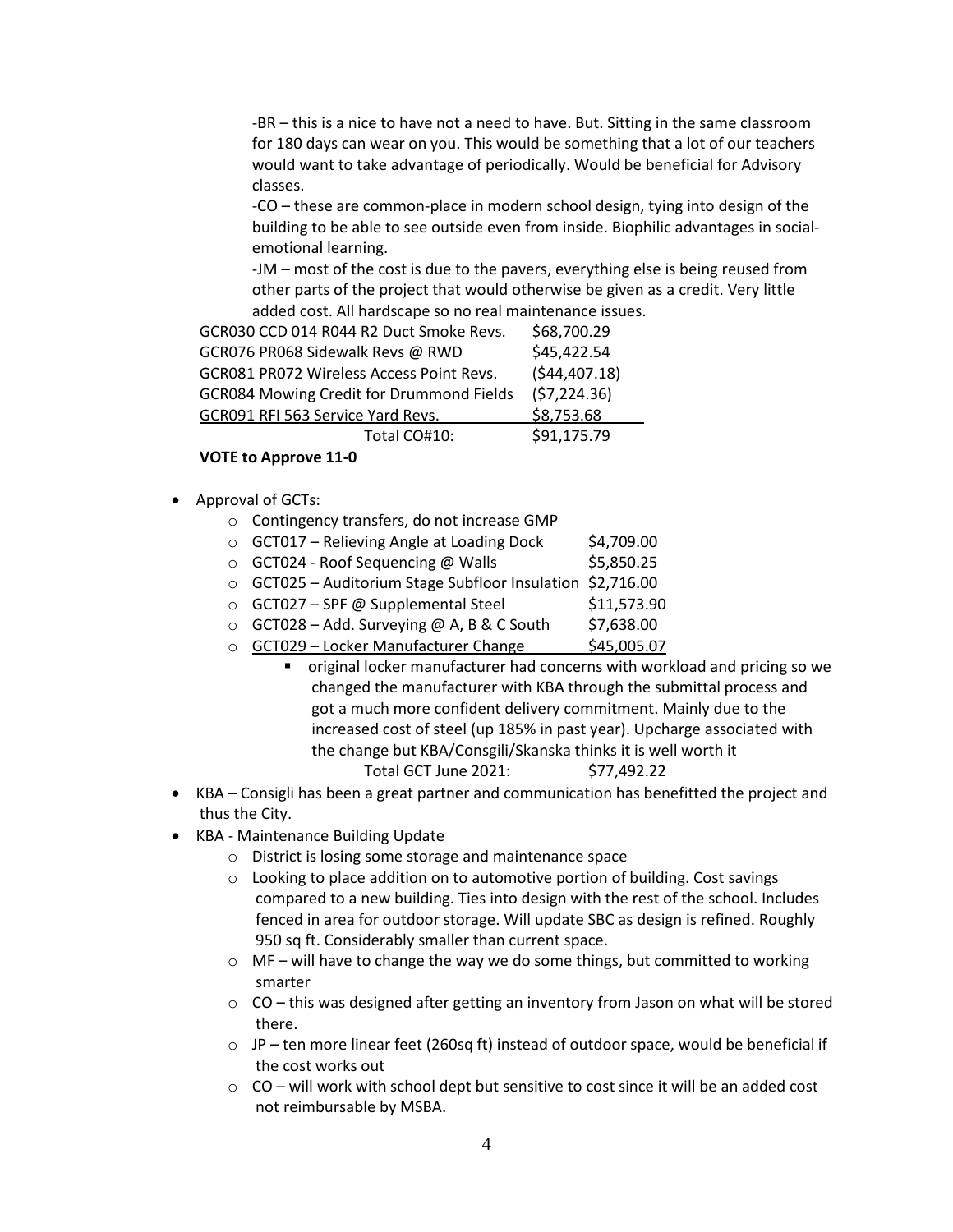- $\circ$  There would be the whole gamut of services from designer. \$34,900 fee including markup. Comes from "other basic services" and does not increase fee.
- o Skanska finds the fee reasonable

#### **Vote to approve \$34,900 from other basic services 10-0 (M Tyler absent)**

- KBA educational Technology
	- o Made sense to bring someone onboard to work with team to make sure the right educational tech is provided and to work with staff from professional development standpoint to make sure the tech is utilized correctly.
	- $\circ$  MF Very recently gave everyone chromebooks (and not long before, wifi). We have the tools, and we need to make sure everyone knows how to use the tools, with the ones we have and the ones we're getting. Only one shot at outfitting the building with tech hardware. Educating the educators makes the investment worthwhile.
	- $\circ$  Many districts are doing something similar, and this was a good opportunity to set the district up for success while building a new building. No value yet, but we have a rough order of magnitude of \$80k – visioning, working with staff, and professional development for staff. This would also come from other basic services and not increase the contract.

**Vote to approve NTE of \$80,000 from other basic services for ed tech consultant 11-0**

#### **Skanksa Budget update**

55% billed. Remain on time and on budget. Impressed with the quality of the work.

#### **New business**

Mike Tyler

- parking situation with drummond street fields. Limited amount available and will only get worse as the current school gets demolished. Police, DPW, and Schools looking into it.
- RWD/Thatcher light. One conversation in June, another public forum coming up. Plan is to have the light fully functional and operational by August 2022.

Rob Geddes

• Group coordinating goodbye to current school will be announcing dates for a spring farewell – one daytime and one evening

# **Next Meeting Dates: 8/11/21 at 5:30pm, 9/15/21 530pm**

**VOTE: To adjourn at\_\_\_\_\_715\_\_\_ 11-0**